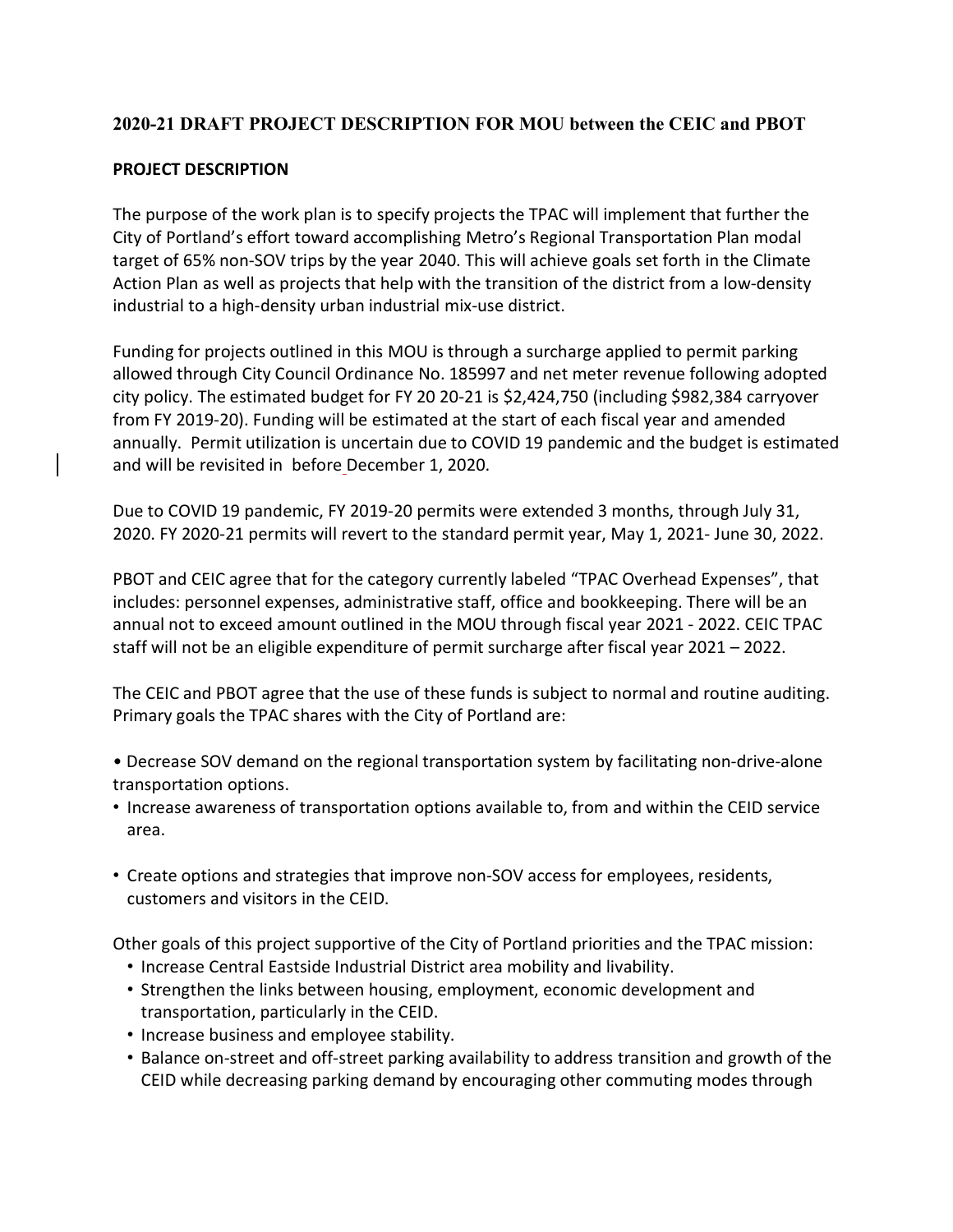TDM

### **TPAC Executive Director:**

The Executive Director will serve as the primary contact.

#### **TPAC Service Area:**

Per TPAC by-laws, the service area of the TPAC is the area encompassing the CEID, roughly bounded by the Willamette River on the West side, Twelfth Avenue on the East side, Powell Boulevard on the South side and I-84 on the North side.

#### **TPAC Outreach:**

The TPAC will rely on data from online surveys, from open houses held each year to assess the district needs, from the Parking Masterplan (detailed in this MOU) census. We will use our extensive member database, our network of district partners, and printed flyers to conduct outreach to district employers and residents.

### **On-street Parking Data Collection \$60,000**

Given the rapid growth and change in the district parking data collection and analysis is needed annually. It is also the intent to focus on collection areas where employees, customers, visitors and residents are facing exceptional challenges related to parking. The TPAC with assistance from the data consultant team will develop a recommendation on annual data collection areas.

### *Data Collection Timeline:*

PBOT, with input from the TPAC will determine data collection area. Analysis will be presented to TPAC. The TPAC will then evaluate the analysis and recommended changes to the on-street parking system and the permit program developed by from the consultant team. Once consensus is reached, the TPAC will request a letter from the CEIC to the district identifying the changes. As part of the annual data collection and analysis, recommended reformatting changes will be based on best practices and recommendations will be forwarded to PBOT for review and approval and implementation. Funding will be set aside annually for continuous annual data collection and analysis.

### **Cleaning and Outreach Program \$705,000**

The TPAC and PBOT feel that keeping our City streets clean is important for all walking, biking or scootering in the district. The following three-year budget shows their commitment to this effort. CEIC shall provide data on the total amount of trash collected/disposed of and a breakdown of where this trash is collected monthly: private of public property, in the sidewalk corridor, the proximity to a transit stop and any other details the CEIC feel are important. At the end of the three-year commitment outlined in this MOU PBOT staff and the CEIC will review the program and look for options to continue this partnership.

*Cleaning \$640,000*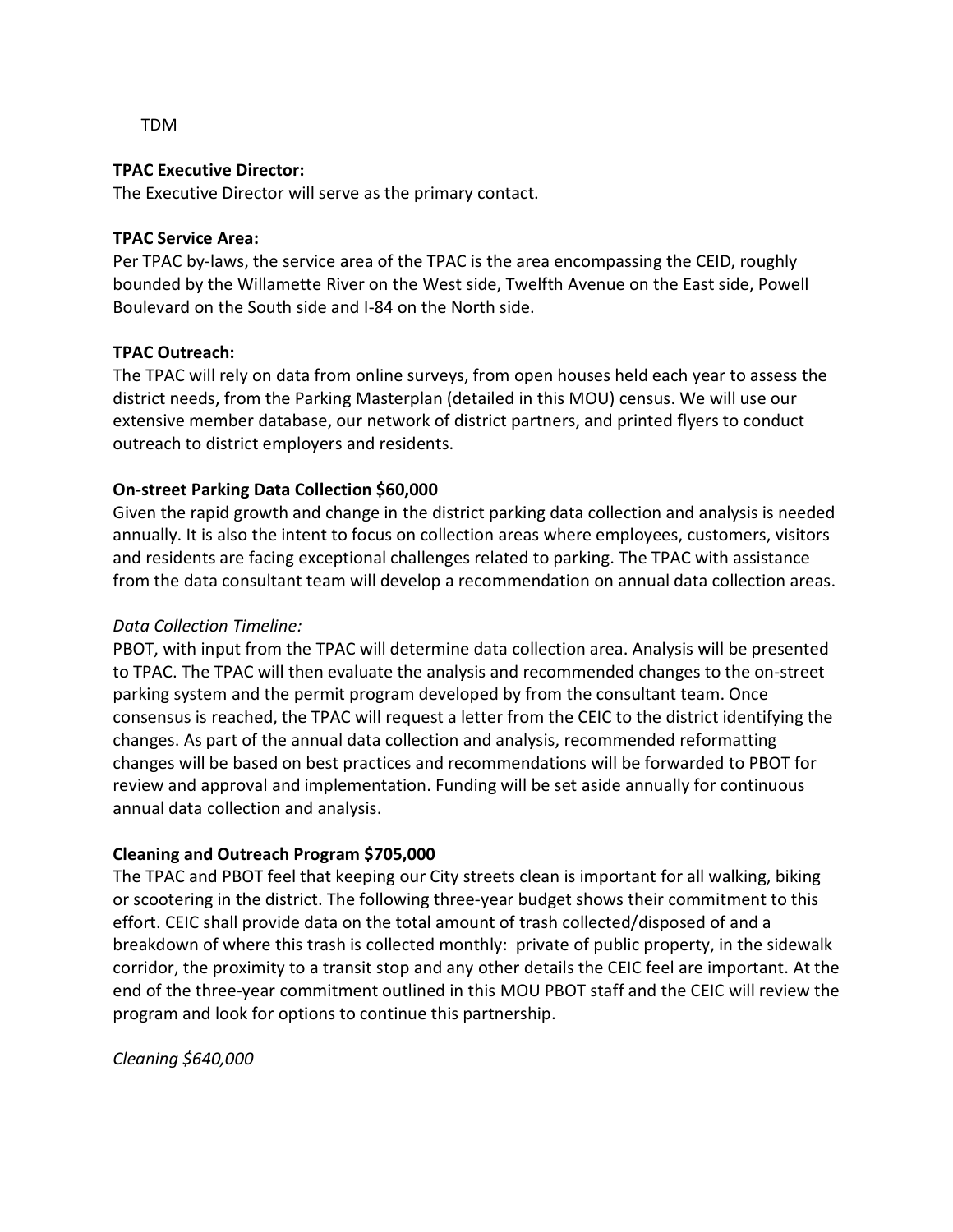This program is a large scale deployment of cleanup throughout the district which includes cleaning up trash, including biohazards and needles, and graffiti clean-up. The vendors performing these services will have an emphasis on hiring workers who have currently or formerly experienced homelessness.

## *Outreach Worker \$ 65,000*

An outreach worker skilled in trauma-informed best practices with expertise working with houseless and other vulnerable populations will be hired to offer mental health crisis response and navigation services to the houseless in the Central Eastside area.

| Summary of Cleaning Expenses for Fiscal Years 2019/2020, 2020/2021, 2021/2022 |           |           |           |
|-------------------------------------------------------------------------------|-----------|-----------|-----------|
| <b>Service</b>                                                                | 2019-20   | 2020-21   | 2021-22   |
| Cleaning                                                                      | \$625,000 | \$665,000 | \$680,000 |
| Outreach Worker                                                               | \$62,400  | \$65,000  | \$68,800  |
| <b>TOTAL</b>                                                                  | \$687,400 | \$730,000 | \$748,800 |

Total cleaning 2020-21 is \$705,000 as outlined above, not \$730,000.

# **Wayfinding Signs and Maps \$ 5,000**

TPAC will fund the 2020-2021 district walking and biking map.

# **Transportation Demand Management Programs \$887,175**

TDM programs are necessary to help reduce demand on parking. Even if parking were available for every employee in the district, Transportation Demand Management (TDM) programs would still be necessary as a method of addressing the continued employment expansion of the district. More importantly, it helps to accomplish Metro's Regional Transportation Plan modal target of 65% non-SOV trip by the year 2040.

### PBOT TDM Programs

The 2020 Central Eastside Transportation Wallet (TW) is administered by PBOT and each TW will include a TriMet dollar value, Annual Streetcar pass, BIKETOWN credit, and Scooter credit. 400 wallets will be available for sale at a cost of \$99 each. TPAC will also offer the Golden Wallet for employees and residents that qualify as honored citizens and people living on low incomes with the same value. 375 wallets will be offered free of charge. TPAC will also offer 600 Transportation Wallets to those who choose to opt-out of buying a 2020-2021 permit free of charge.

Transportation Wallet consists of these items: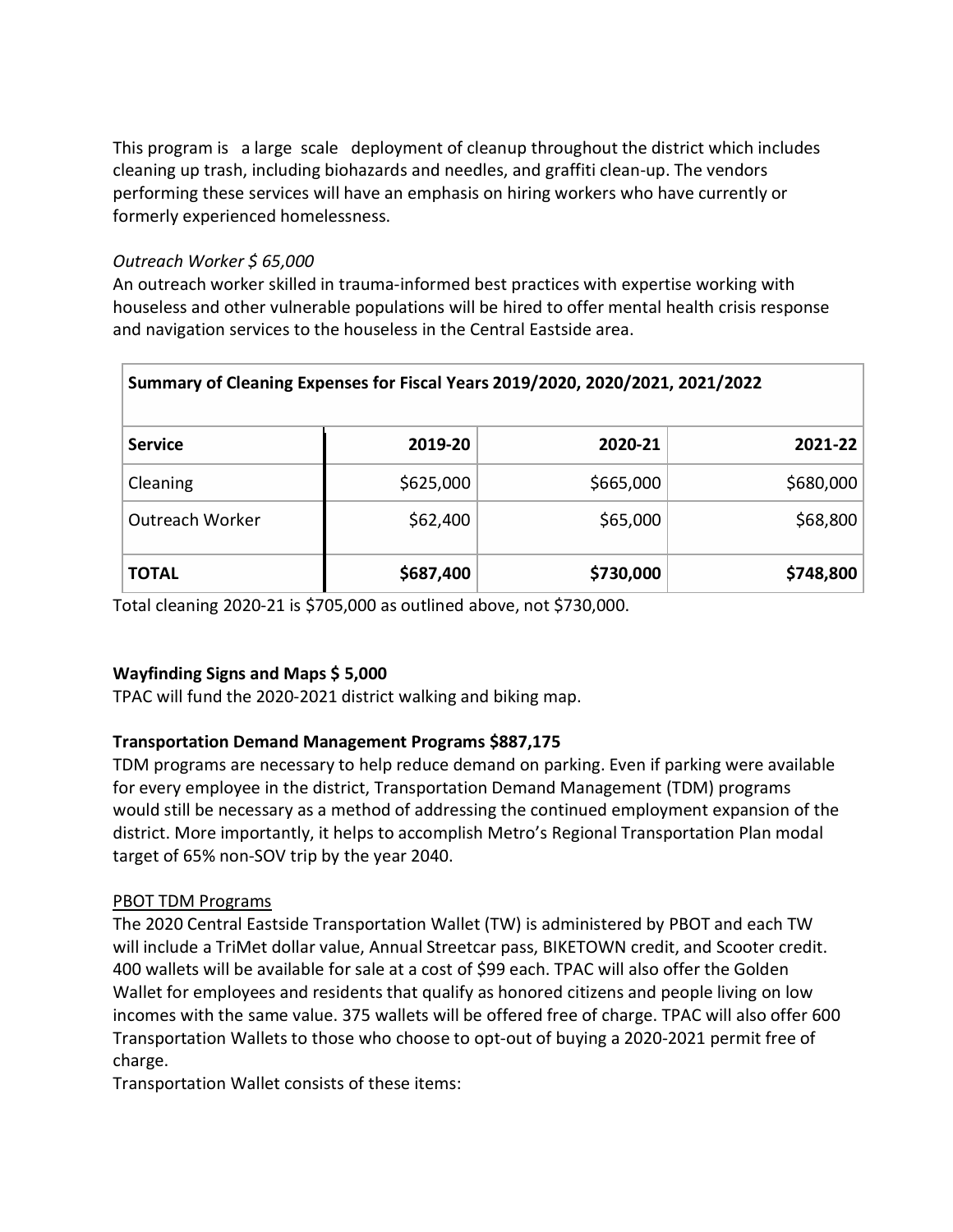TPAC is supporting the development of a web application to give more flexibility to Transportation Wallet users in future years. This year's contribution is \$50,000 and is the first payment of two payments, for a total contribution of \$100,000.

### CEIC TDM Programs

The CEIC is administering the Central Eastside Commuter Pass sale in partnership with TriMet. Individuals can activate the monthly hop pass for \$17 each month for up to six consecutive months on a TriMet portal. This is guided in part by Rick Williams Consulting who is developing a TDM plan as part of the Parking Masterplan study.

All of the CEIC TDM PR and Communications will go toward goods and services. No CEIC staff will be paid through these budget lines.

| <b>PBOT TDM Programs</b>                             |           |
|------------------------------------------------------|-----------|
| TW Purchase (400)                                    | \$135,200 |
| TW Opt Out Program (600                              | \$262,200 |
| "Golden" TW aka Low Income/HC (375)                  | \$124,125 |
| Golden TW program cost (translation, funds partners) | \$7,000   |
| PBOT & City staff Program Administration             | \$82,000  |
| <b>PBOT TDM PR &amp; Communication</b>               | \$14,450  |
| TW App Development sponsorship                       | \$50,000  |
| <b>PBOT TDM Total</b>                                | \$674,975 |
| <b>CEIC TDM Program</b>                              |           |
| Commuter Passes (400)                                | \$199,200 |
| <b>CEIC TDM PR &amp; Communications</b>              | \$13,000  |
| <b>CEIC TDM Total</b>                                | \$212,200 |

Fiscal Year 2020-2021 Transportation Demand Management Summary

### **Infrastructure Improvements \$ 100,000**

*I-84 Bike/Pedestrian Bridge \$50,000*

These funds represent the fifth year of a five-year commitment to supplement funding for a new Bike/Pedestrian Bridge over I-84. The bridge will be a connector between the Lloyd and